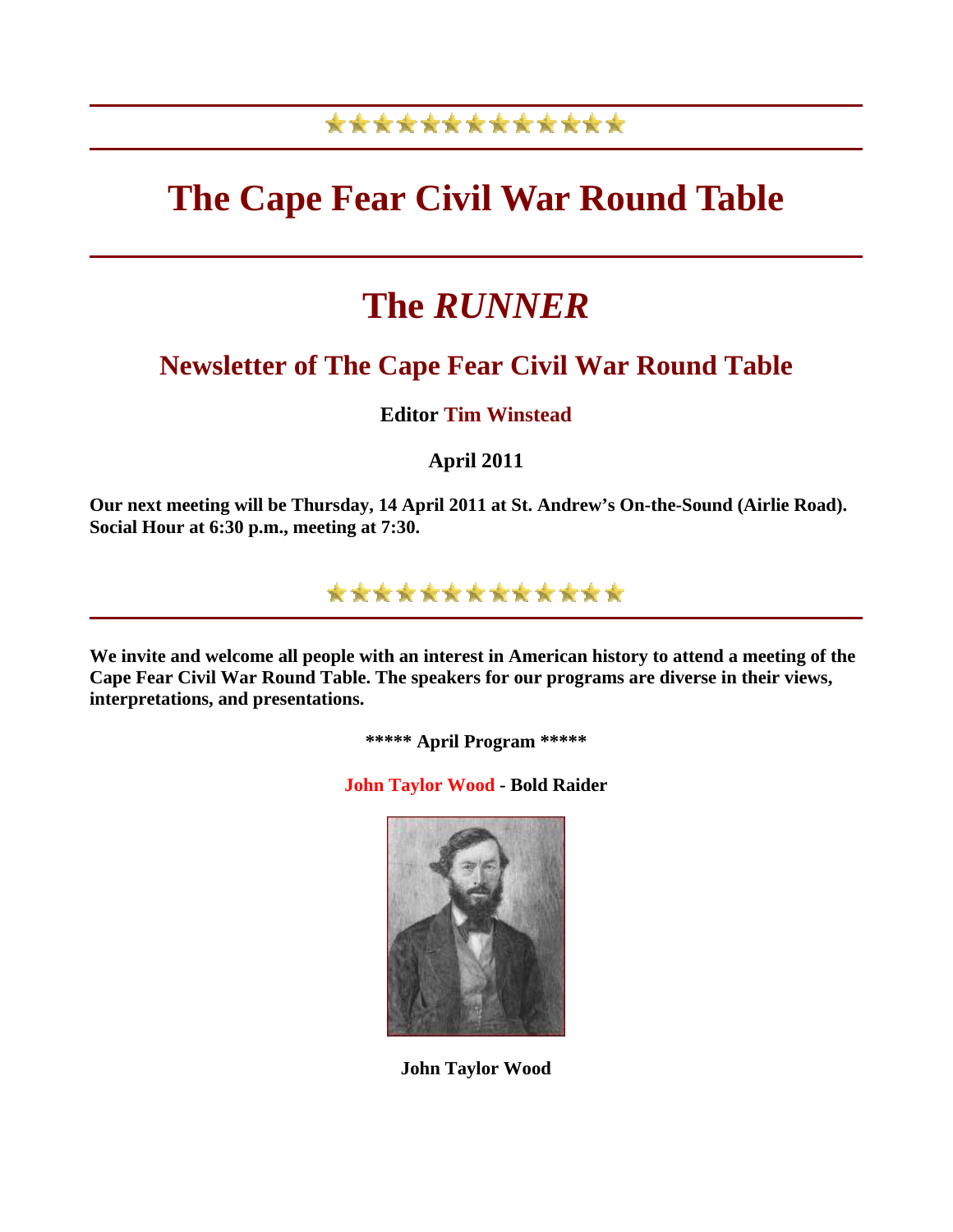**Tim Winstead** will present a program about a fascinating man who served in both the Confederate Army and Navy. Tim will follow the career of an officer whose unique background and family connections made him privy to the inner thoughts of a President of the United States and the President of the Confederate States.



**Zachary Taylor - Jefferson Davis** 

Using diaries, Official Records of the Union and Confederate Navies in the War of the Rebellion, letters, and other primary and secondary source materials, Tim followed John Taylor Wood through the tension-filled antebellum period and through the war. Again and again, Wood turned up at major event after major event. Was John Taylor Wood the Forrest Gump of the Confederacy?

Wood served on the C.S.S. *Virginia* and took part in the epic battle with the U.S.S. *Monitor* on March 9, 1862. He led cutting-out expeditions against Union ships in Virginia and in North Carolina waters. Wood commanded the commerce raider, C.S.S. *Tallahassee*, when it steamed out of Wilmington in August 1864 to wreck havoc on Northern shipping and to attempt to influence the election of 1864. Wood accompanied Jefferson Davis when Richmond was abandoned on April 2, 1865 and was present when Davis was captured near Irwinsville, Georgia on May 10, 1865.



**C.S.S. Virginia vs. U.S.S. Monitor**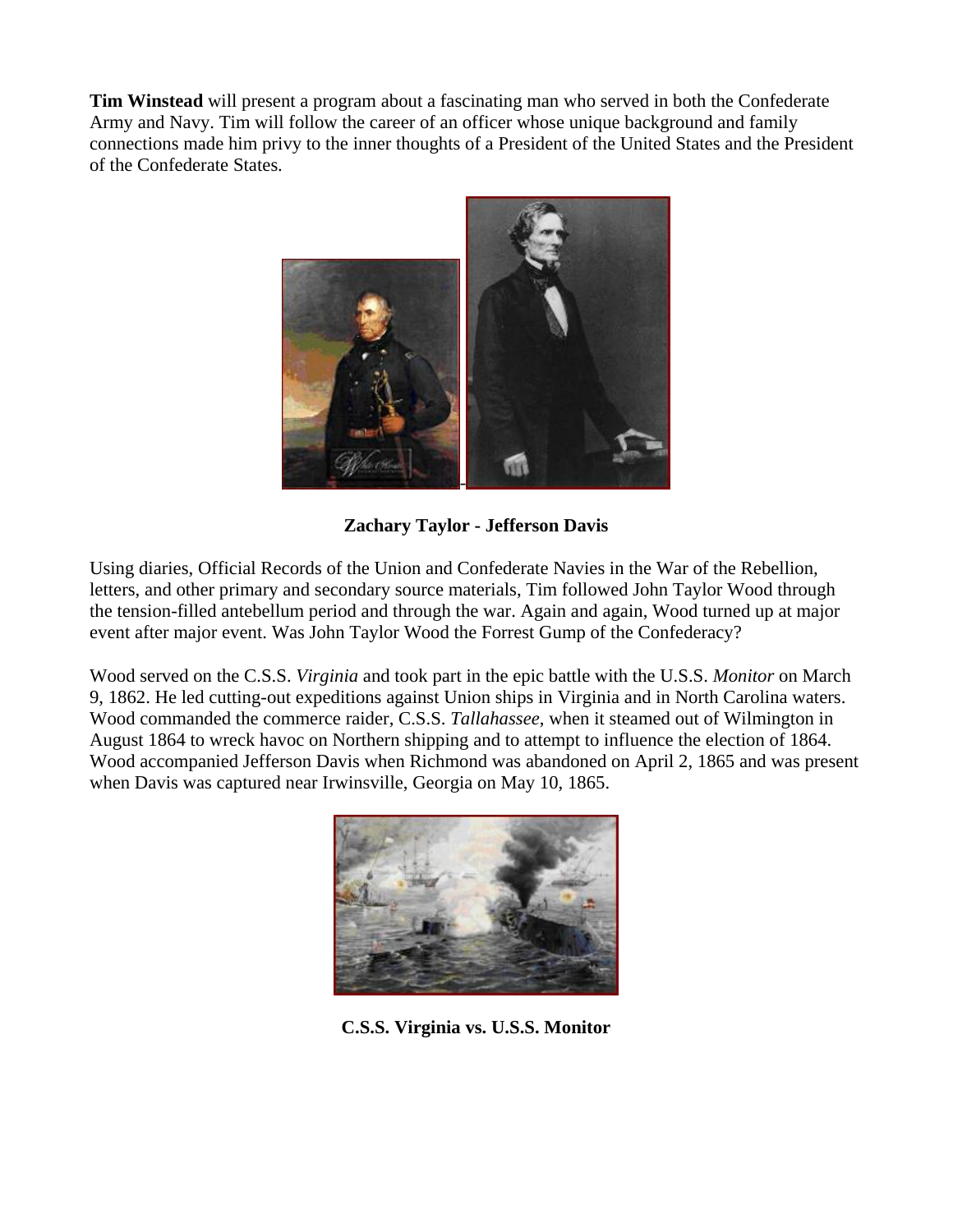

**C.S.S. Tallahassee** 

Join us on April 14 and learn more about a man described by David Dixon Porter as "fearless" and "gallant."

**Tim** grew-up in Elm City, North Carolina. He attended NCSU and graduated with a degree in Industrial Engineering in 1969. He joined AT&T's Western Electric in Burlington, North Carolina and subsequently transferred to Wilmington with Southern Bell in 1974. After a nearly 37 year career, Tim retired as an Engineering Manager with BellSouth in November 2006. He returned to UNCW and completed study for a degree in History during May 2010.



### **Dale Lear**

**NOTE:This is your last chance to walk in the history of 1781 and 1865.**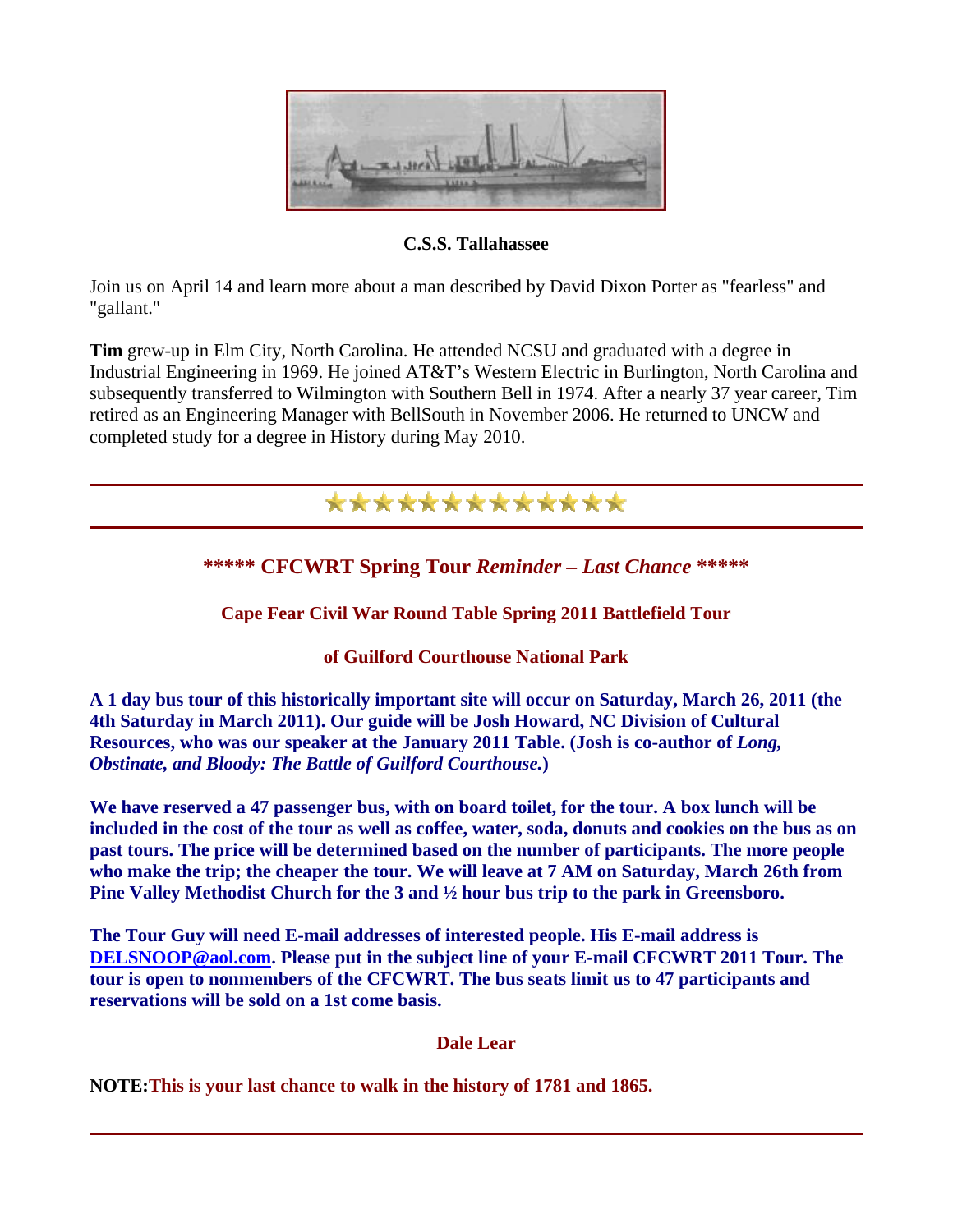#### **\*\*\*\*\* Raffle Winners \*\*\*\*\***

*A Sense of History* – Ed Gibson

*Cold Mountain* ¬– John Bolger

*Lee's Terrible Swift Sword* – Gary Henderson

*Killer Angels* – Bill Carshaw

*Never Call Retreat* – Dale Lear

*Oldest Living Confederate Widow Tells All* – Sam Flowers

#### **\*\*\*\*\* Trivia Questions April 2011 \*\*\*\*\***

1 – The cruise of the C.S.S. *Tallahassee* from Wilmington outraged Northern merchants and political leaders. Its mission was backed by Jefferson Davis and Stephen Mallory, Confederate Secretary of the Navy, as a means to destroy Northern commerce and morale. Which three Southerner leaders were especially distressed by the use of Wilmington as a haven for commerce raiders? And why?

2 – During the *Tallahassee's* cruise, Wood sought a Union pilot who would take the *Tallahassee* into the New York City harbor where Wood could attack shipping and the naval yard. Unable to find a pilot of questionable Union loyalty, Wood abandoned his attack plan. In one of the many strange quirks of history, two of the most audacious men in the Confederacy and Union were in close proximity during August 1864. What Union naval officer was in New York on an assignment that would have dire consequences for the Confederate war effort in North Carolina? This Union officer had previously been assigned to the blockade force off the Wilmington coast.

3 – The Union Blockade was a part of General Winfield Scott's plan to isolate and starve the Confederacy. The Northern press dubbed the plan as the Anaconda Plan. What were the requirements for a successful blockade that were required by the blockading navy? Was the United States Navy successful in enforcing the blockade?

4 - Bert Dunkerly, during his March 10 address to the CFCWRT, told of the efforts during the period leading up to the Civil War to save Mount Vernon as a symbol of the Union for which George Washington had toiled so long. Who led the effort to organize the preservation of Washington's home for future generations? What was the name of the organization founded by this person?

5 – "George Washington, Builder of the Union," was a lecture first delivered on February 22, 1856. The orator allied himself with the organized effort to save Mount Vernon. Who was he and for what is he best remembered?

6 – Bert related the events of McClellan's army approach to Yorktown in 1862. The soldiers of both armies expressed the significance of Washington's victory at Yorktown. A soldier from Pennsylvania remarked about the significance of Cornwallis' surrender and now the descendants of both North and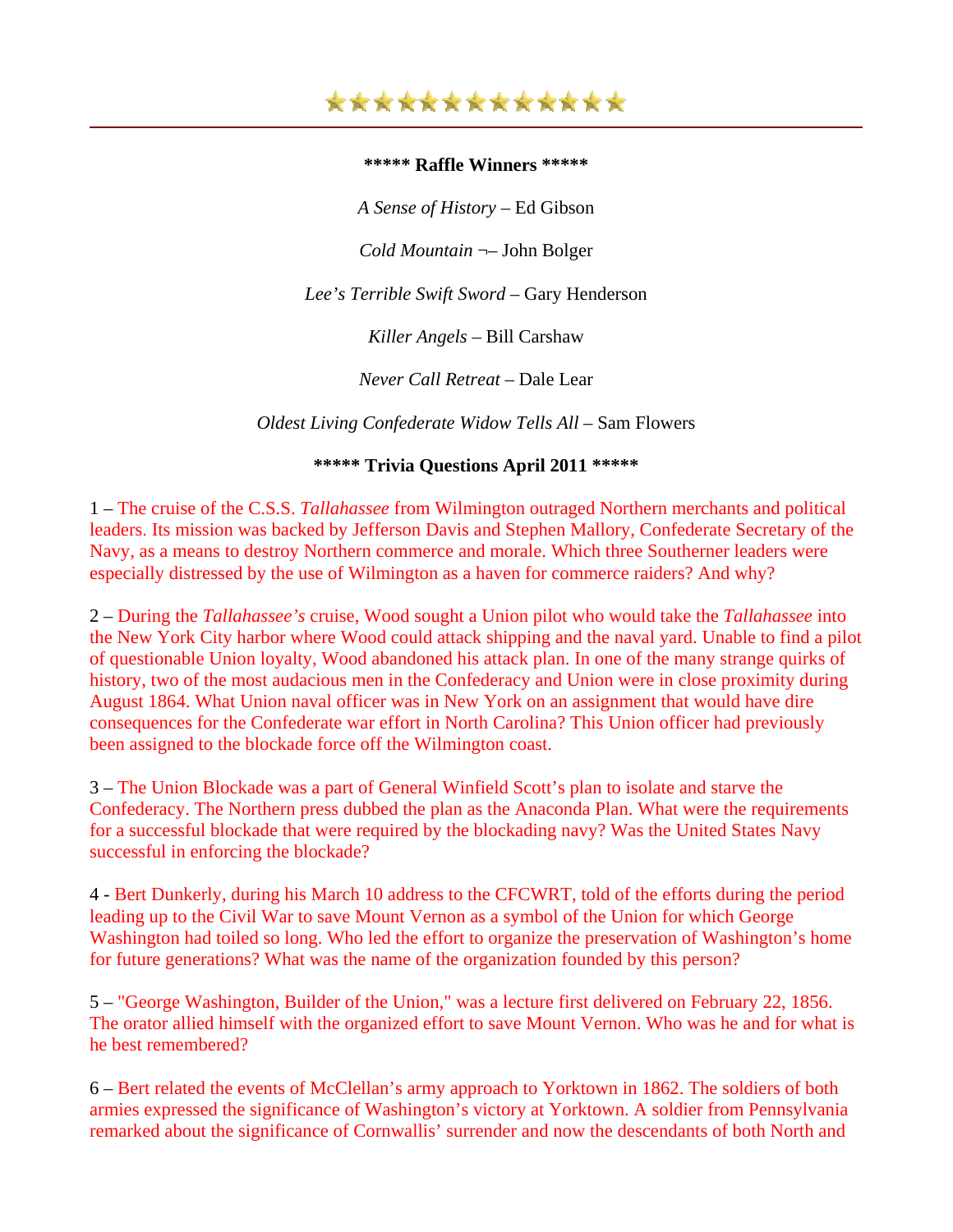South were arrayed against one another on that same ground. A Texan observed that the opposing armies were upon scared ground. What Confederate general addressed his troops with reference to a "Second War of Liberty"?

#### **\*\*\*\*\* Member News \*\*\*\*\***

If you have member news that you think would be of interest to CFCWRT membership, let me know about it.

**1** – The **CFCWRT** would like to welcome new members who have joined us this year. Bill Jayne, Gene Funderbunk, Terry McGiverin, R. Bertram Williams, Ray Flowers, and Linda Lashley have joined the Round Table during 2011.

**2**- See **Ed Gibson** to purchase your raffle ticket(s) for the framed Civil War print that was on display at the February dinner meeting. Ron Lesser's painting of Stonewall Jackson's "Final Assault" at Chancellorsville is ready for hanging on **your** wall. The lucky winner, whose name will be drawn at the May meeting, will receive a great addition to their Civil War prints for only \$5.

**3** – See **Dale Lear** to order a denim shirt or tan hat with the CFCWRT logo. The shirts are available in short or long sleeves with button down collars and left pocket. The shirts are \$20 and the hats are \$10.

**4** - Member **Richard Riano** alerted us to activities that occurred at Poplar Grove Plantation on Saturday, 12 March. **Bob Maffitt** and **Jack Travis** were special guests with special stories during Poplar Grove's Women on the Plantation During the Civil War.

### **\*\*\*\*\* Sesquicentennial Commemoration \*\*\*\*\***

On April 19, 1861, President Abraham Lincoln issued the call for a blockade of the rebelling Southern States. This action did not include North Carolina or Virginia – initially - because they had not yet left the Union. This action, under international law, extended to the Confederacy legality as a belligerent nation; hence, rights of a government in administering its own affairs to wage war and seek international support for its cause. Lincoln never accepted the legitimacy of the Confederacy and his administration waged its own campaign to "prevent" the official recognition of the Confederacy by the major European powers.

While admitting his error in point of international law, Lincoln claimed the right to act on his point of practical law. In *Prize Cases*, the Supreme Court recognized Lincoln's action. In an *ABA Journal* February 1981, Vol. 67, page 177 - 178, "The Supreme Court expressly upheld the president's authority to issue the proclamation," and "despite the fact that the proclamation itself constituted the legal beginning of the Civil War."

From Roy P. Butler, et. al., ed.,*The Collected Works of Abraham Lincoln*, vol. 4 (New Brunswick, N.J.: Rutgers University Press, 1953), pp. 338-339.

Whereas an insurrection against the Government of the United States has broken out in the States of South Carolina, Georgia, Alabama, Florida, Mississippi, Louisiana, and Texas, and the laws of the United States for the collection of the revenue cannot be effectually executed therein comformably to that provision of the Constitution which requires duties to be uniform throughout the United States: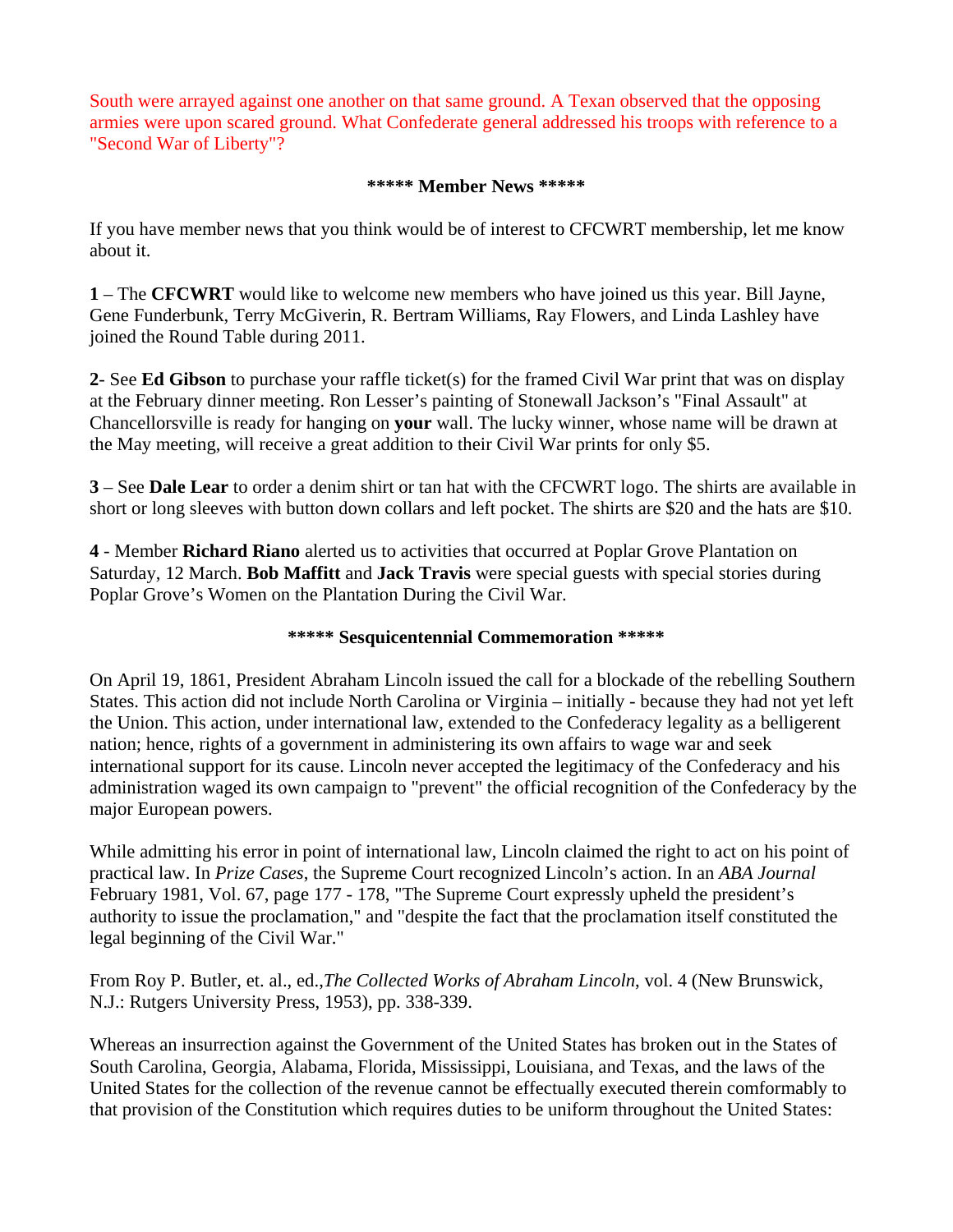And whereas a combination of persons engaged in such insurrection, have threatened to grant pretended letters of marque to authorize the bearers thereof to commit assaults on the lives, vessels, and property of good citizens of the country lawfully engaged in commerce on the high seas, and in waters of the United States: And whereas an Executive Proclamation has been already issued, requiring the persons engaged in these disorderly proceedings to desist therefrom, calling out a militia force for the purpose of repressing the same, and convening Congress in extraordinary session, to deliberate and determine thereon:

Now, therefore, I, Abraham Lincoln, President of the United States, with a view to the same purposes before mentioned, and to the protection of the public peace, and the lives and property of quiet and orderly citizens pursuing their lawful occupations, until Congress shall have assembled and deliberated on the said unlawful proceedings, or until the same shall ceased, have further deemed it advisable to set on foot a blockade of the ports within the States aforesaid, in pursuance of the laws of the United States, and of the law of Nations, in such case provided. For this purpose a competent force will be posted so as to prevent entrance and exit of vessels from the ports aforesaid. If, therefore, with a view to violate such blockade, a vessel shall approach, or shall attempt to leave either of the said ports, she will be duly warned by the Commander of one of the blockading vessels, who will endorse on her register the fact and date of such warning, and if the same vessel shall again attempt to enter or leave the blockaded port, she will be captured and sent to the nearest convenient port, for such proceedings against her and her cargo as prize, as may be deemed advisable. And I hereby proclaim and declare that if any person, under the pretended authority of the said States, or under any other pretense, shall molest a vessel of the United States, or the persons or cargo on board of her, such person will be held amenable to the laws of the United States for the prevention and punishment of piracy.

In witness whereof, I have hereunto set my hand, and caused the seal of the United States to be affixed.

Done at the City of Washington, this nineteenth day of April, in the year of our Lord one thousand eight hundred and sixty-one, and of the Independence of the United States the eighty-fifth.

Tim

### **\*\*\*\*\* The Capture of Jefferson Davis \*\*\*\*\***

### **John Taylor Wood version**

At our October 2010 meeting, **Clint Johnson** presented us with the material covered in his book, *Pursuit: The Chase, Persecution, and Surprising Release of Confederate President Jefferson Davis.* Clint's fascinating story led me to examine another view of the events that led to Davis's capture.

What follows is the Wood's diary entry from May 10, 1865:

Unfortunate day. We camped last night near a stream with a narrow thicket & swamp on either side of it, as is the case with all streams in this pine region. Capt. Campbell with some of his scouts was in advance, there was no one in rear, from which direction alone we might expect danger. The P. slept in a tent with Mrs. D., Miss Howell and the children occupied another, all others slept in the open air. I was with Col. Lubbock near our horses. At day dawn we were awakened by Jim the coachman, saying he heard firing on the road toward Abbeville. We rose & were dressing, when from the opposite direction we heard shouts & the clattering of horses feet, in a few moments over a hundred Yankee cavalry burst into the camp; taken completely by surprise, no resistance was offered, our revolvers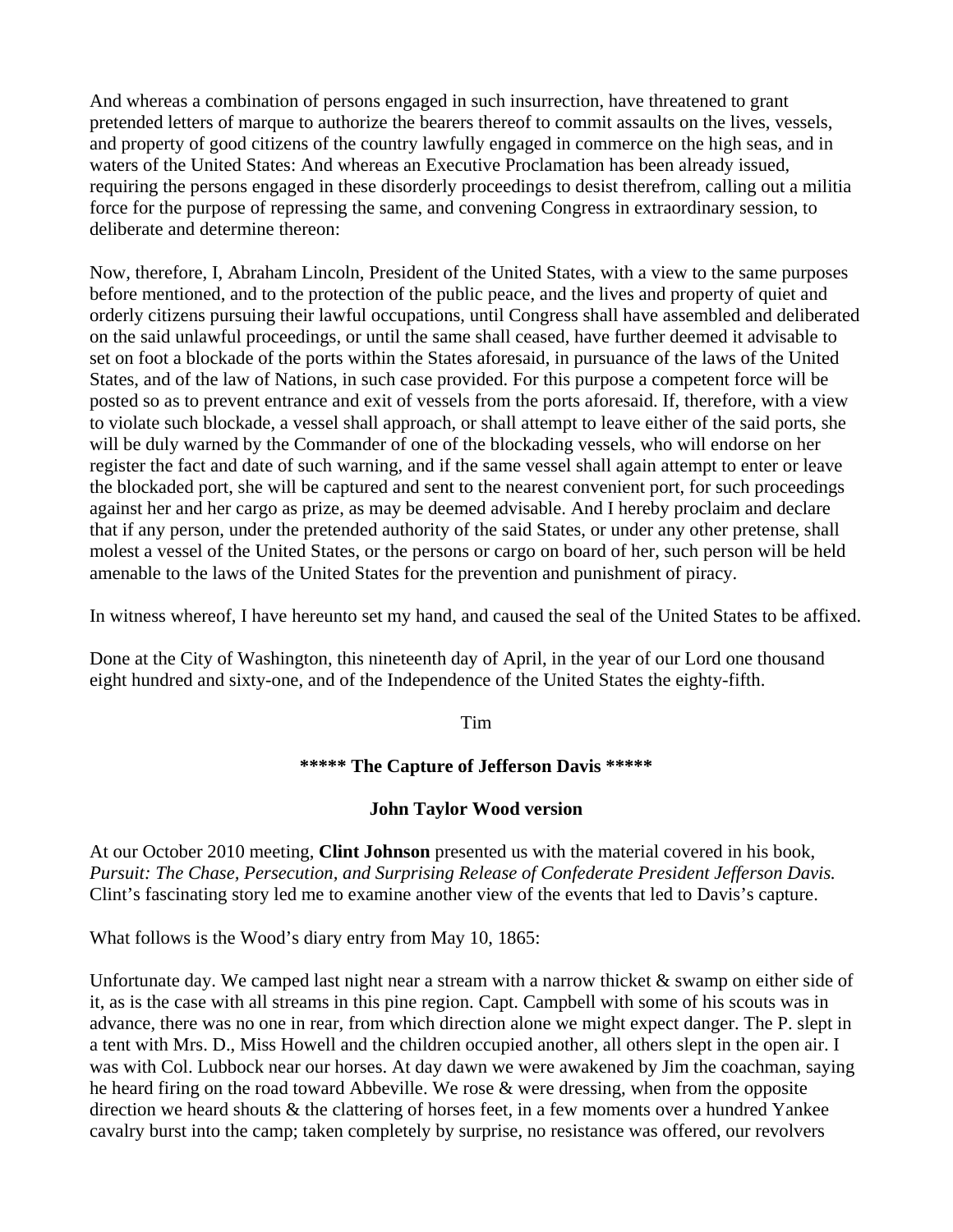were first seized, then horses. I held onto Tom for some time, a Yankee on one side of his head, I on the other; finally he told one of his companions to fire on me, if I did not let go. I gave him up reluctantly. I never rode as game a horse. A few minutes after our surprises, firing was heard again towards Abbeville, some of the Yankees moved across the branch in that direction, soon firing was quite brisk & kept up until good daylight, some of the balls passing thru. the camp. Then the enemy discovered their mistake, they were firing on each other; the regiment which surprised us, had by taking the Jacksonville road, come in ahead of us at Irwinville, it was a Michigan Reg. under a Col. Pritchard; the other following us was a Wisconsin Reg. They killed & wounded several of their own people. While this was going on, I went over to the P's tent, saw Mrs. D. told her that the enemy did not know that he was present & during the confusion he might escape into the swamp not more than 100 yards distant; she much alarmed said if we would engage the attention of some Yankees near the tent she would do so. Some time was lost, it was becoming more light, the enemy were posting their sentries around the camp.

When the P. came out of his tent with a gown & hood on & a bucket on his arm, with Helen the mulatto nurse. They advanced some distance toward the stream, when one of the Yankee guards directed them in another direction as the balls were flying where they wished to go. they pushed on, Mrs. D in her ever anxiety saying from the tent, "they were only going after water," they were not afraid of the balls." Another Yankee rode up, ordering them to halt, saying he knew who it was, recognizing a man, but not the P., still moving on, he ordered them to halt, pointing his Carabine at the P.'s head. Then Mrs. D. by her appeals, the children by crying, the servants by fear & howling destroyed all. Others rode up, the P. was obliged to make himself known. This attempted escape in disguise I regret exceedingly, only Mrs. D.'s distress could ever have induced him to adopt it.

After he realized Davis was captured and beyond help, Wood was able to make his escape by bribing a guard with \$40 in gold. Wood made his way to Florida where he and John C. Breckinridge were to able to make their escape to Cuba. Wood remarked in his diary that Davis had met a "Sad fate."

NOTE: Wood Diary (April 2, 1865 – July 16, 1865), in the John Taylor Wood Papers, #2381, Southern Historical Collection, The Wilson Library, University of North Carolina at Chapel Hill.

Tim

### **\*\*\*\*\* March Meeting \*\*\*\*\***

### **Revolutionary War Connections to the Civil War**

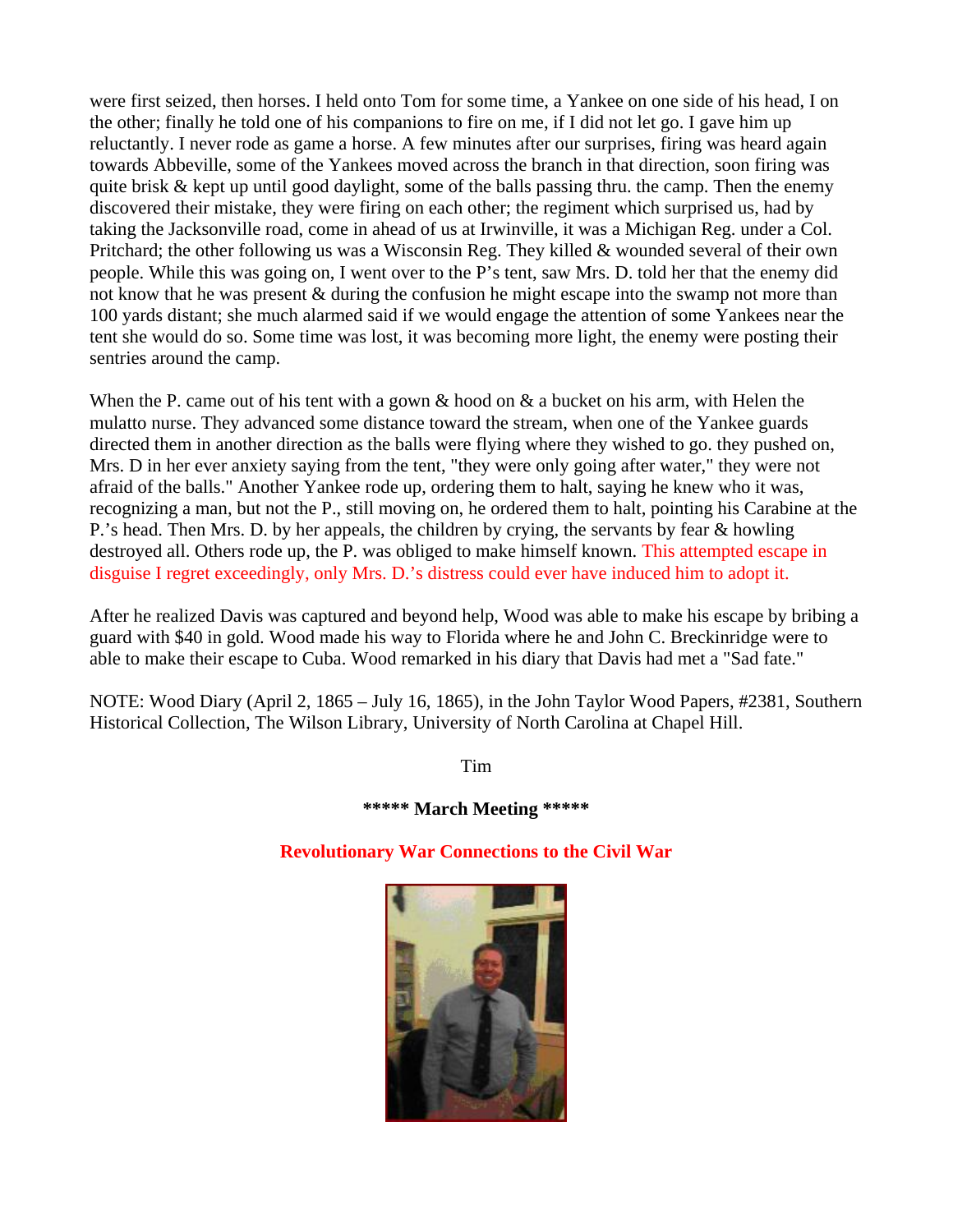#### **Bert Dunkerly**

**Bert Dunkerly**, Lead Park Ranger at the Appomattox Court House National Historical Park, presented a study of the way Americans looked at their Revolutionary War heritage and how it affected their views during 1860 – 1865. Bert set the context of his study when he reminded the audience of the similar passage of time between the veterans of the Revolutionary War and the beginning of the Civil War with WWII veterans and today. In many cases, fathers fought in one conflict and their sons fought in the next conflict.

Robert E. Lee's father, Light Horse Harry Lee, was a cavalry leader who served with Washington and Nathanael Green. Jeb Stuart's great grandfather, Major Alexander Stuart, commanded a Virginia Militia unit during the Battle of Guilford Courthouse. Charles Francis Adams, United States minister to Great Britain during the Civil War, was the grandson and son of former presidents of this nation. Colonel Paul Revere, 20th Massachusetts, was grandson of the mid-night rider who carried the call for defense against tyranny in 1776. Many men grew up hearing about the earlier fight for liberty and freedom.

As men flocked to defend their liberties, their homes, and their freedoms, many chose, as their banners, symbols of Revolutionary War. The Kings Mountain Tigers – Co G, 49th NC Troops, used a local battle as their "rebel" inspiration. North Carolina's first state flag made reference to a Mecklenburg Resolve's call for freedom from Great Britain (May 20th 1775) and secession resolutions that called for freedom from the Union (May 20, 1861).. South Carolina used as its national flag a banner that used the Palmetto tree famous for its defense of Fort Moultrie against the British in 1776..



As often happens, the ladies were the ones who cherished the past and determined to honor the men who built this nation. Bert's story of Ann Pamela Cunningham and her secretary, Sarah Tracy, and their efforts to save Mount Vernon was a story of the strong feelings held by ladies in South and North. Ann Pamela was from South Carolina; Sarah was from New York. When you next visit Mount Vernon, think of these ladies and their efforts to preserve the home of the Father of our nation.

Both in the North and the South, people claimed that God was on their side. **Deo Vindice** (With an Avenging God) appeared on the Seal of the Confederacy,**In God We Trust** appeared on Union coinage.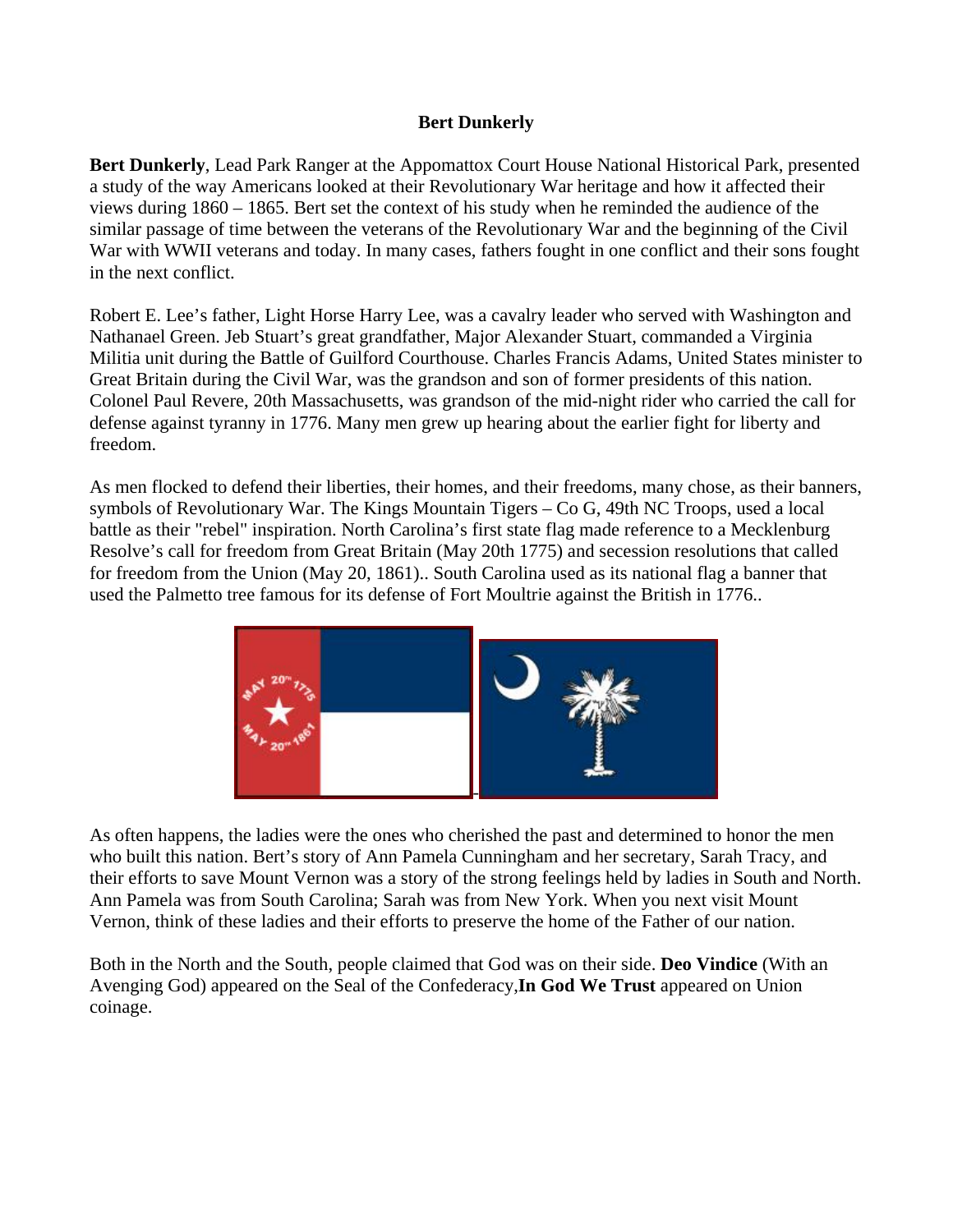

Great Seal of the CSA

George Washington

Those, in the South, who remained loyal to the Union were known as Tories as were those who remained loyal to George III during the Revolution. Men, in North and South, fought for reasons that each felt sprang from the earlier conflict. As battles were fought on Revolutionary War fields, men drew inspiration from what had occurred on those sacred sites. Bert related the comments of Union and Confederates who met each other at Yorktown in 1862. Each would in turn put their own spin on the similarity that their forefathers had achieved there. Our own Brunswick Town/Fort Anderson site was significant in both periods.

Even after the war ended, references to Revolutionary War battlefields were found in accounts of defeated Confederates and victorious Unionists. Rebel soldiers making their way home from Virginia to the Deep South stopped at Guilford Courthouse, Cowpens, and Kings Mountain. Union General Jacob Cox, who fought in the Wilmington Campaign, visited the Guilford Courthouse Battlefield after the war ended. In his book *Blue Tide Rising: A Memoir of the Union Army in North Carolina*, Cox wrote on pages 118-119:

A summer ride which a party of us took to the battlefield of "Guilford-Old-Court-House" may be worth noting as an encouragement to believe that our descriptions of the scenes of our own engagements need not become unintelligible even in the distant future. Among the combats of our Revolutionary War, Guilford Court House ranks high in importance; for the check there given to the invading British army under Lord Cornwallis by the Continental forces under General Greene was the turning-point in a campaign. Greensborough is the present county-seat of Guilford County, and the "Old Court House," a few miles distant, has disappeared as a village, a few buildings almost unused being the only mark of the old town. Natural topography, however, does not change its material features easily, and in this case a cleared field or two where the forest had formerly extended seemed to be the only change that had occurred in the past century. With General Greene's official report of the battle in our hands, we could trace with complete accuracy every movement of the advancing enemy and his own dispositions to receive the attack. We could see the reasons for the movements on both sides, and how the undulations of surface and the cover of the woods and fences were taken advantage of by either commander. Military principles being the same in all times, we found ourselves criticizing the movements as if they occurred on one of our own recent battlefields. It brought the older and the later war into almost startling nearness …….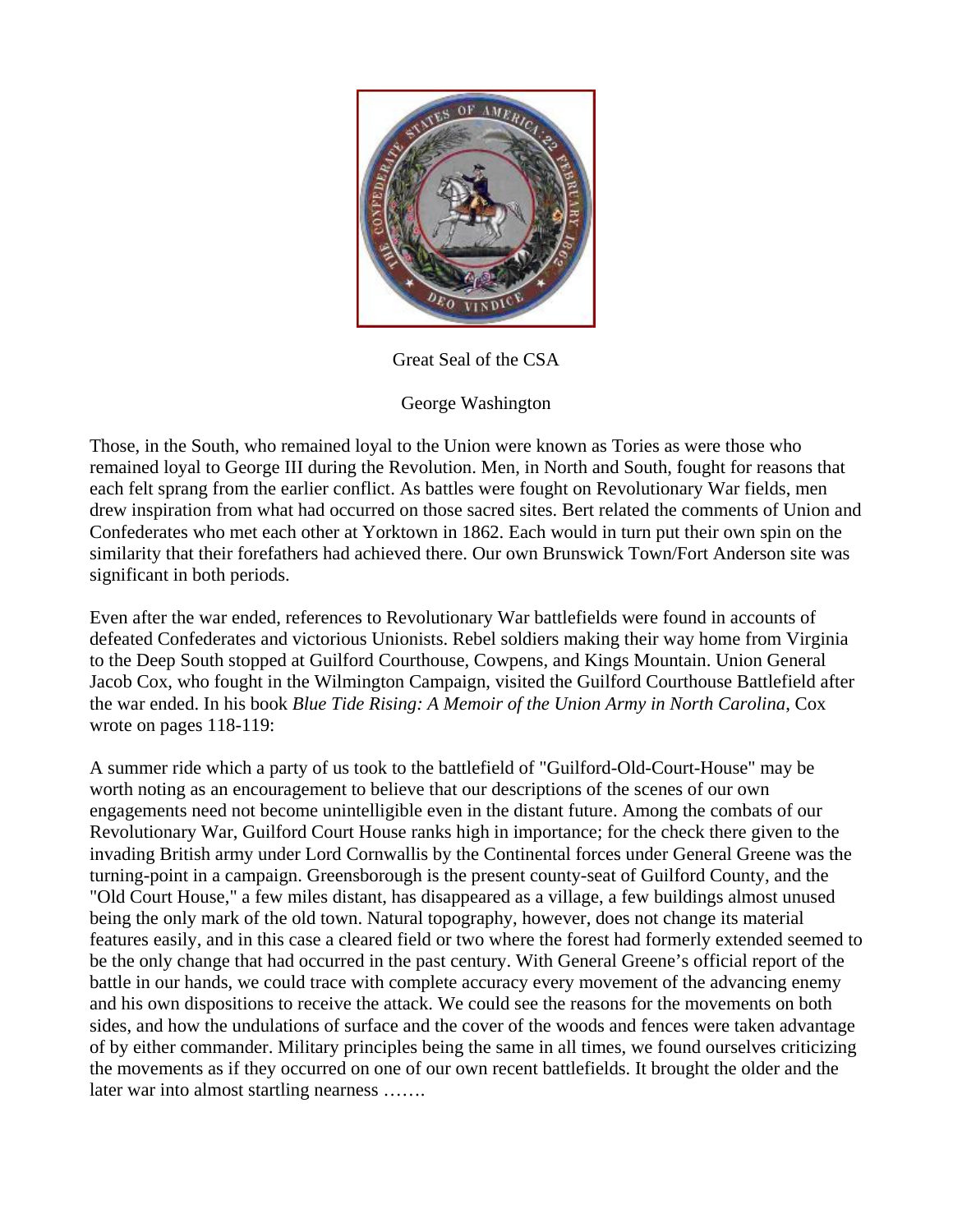#### Tim

#### **\*\*\*\*\* Comments and Suggestions \*\*\*\*\***

Comments and suggestions to make the Cape Fear Civil War Round Table and "The Runner" more relevant to your Civil War experience are welcomed. Send them to me at tpwinstead@gmail.com. Please include "CFCWRT News" in your Subject line.

#### **\*\*\*\*\* Trivia Question Answers April 2011 \*\*\*\*\***

**1** - The cruise of the C.S.S. *Tallahassee* from Wilmington outraged Northern merchants and political leaders. Its mission was backed by Jefferson Davis and Stephen Mallory, Confederate Secretary of the Navy, as a means to destroy Northern commerce and morale. Which three Southerner leaders were especially distressed by the use of Wilmington as a haven for commerce raiders? And why? **W.H.C. Whiting, Robert E. Lee** and North Carolina Governor, **Zebulon B. Vance**, were among those who voiced their concerns that the use of Wilmington would draw unneeded Union attention to the last major blockade running port in the Confederacy. All three feared the loss of the lifeline that brought needed supplies to Lee's army and the Southern war efforts. Vance wrote to Davis:

I beg leave to enter my most respectful and earnest remonstrance against the sailing of the two privateers (*Tallahassee* and *Chickamauga*) from the port of Wilmington. Ten or twelve valuable steamers have already been lost in consequence of the cruise of the *Tallahassee*, and among them the noble steamer *A.D. Vance*, which alone, I respectfully submit, has been of far more value to the Confederacy than all our privateers combined. For these and other obvious reasons I hope these two vessels may remain in the Cape Fear to assist in its defense.

NOTE: Vance to Davis, October 14, 1864, ORN, Series I, Volume 10, p. 783.

**2** – During the *Tallahassee's* cruise, Wood sought a Union pilot who would take the *Tallahassee* into the New York City harbor where Wood could attack shipping and the naval yard. Unable to find a pilot of questionable Union loyalty, Wood abandoned his attack plan. In one of the many strange quirks of history, two of the most audacious men in the Confederacy and Union were in close proximity during August 1864. What Union naval officer was in New York on an assignment that would have dire consequences for the Confederate war effort in North Carolina? This Union officer had previously been assigned to the blockade force off the Wilmington coast. About the same time as Wood and the *Tallahassee* steamed north to raid commerce and attack New York City, **Lt. William Baker Cushing** was sent to New York to secure small steam vessels capable of attacking the C.S.S.*Albemarle* at its anchorage in the Roanoke River.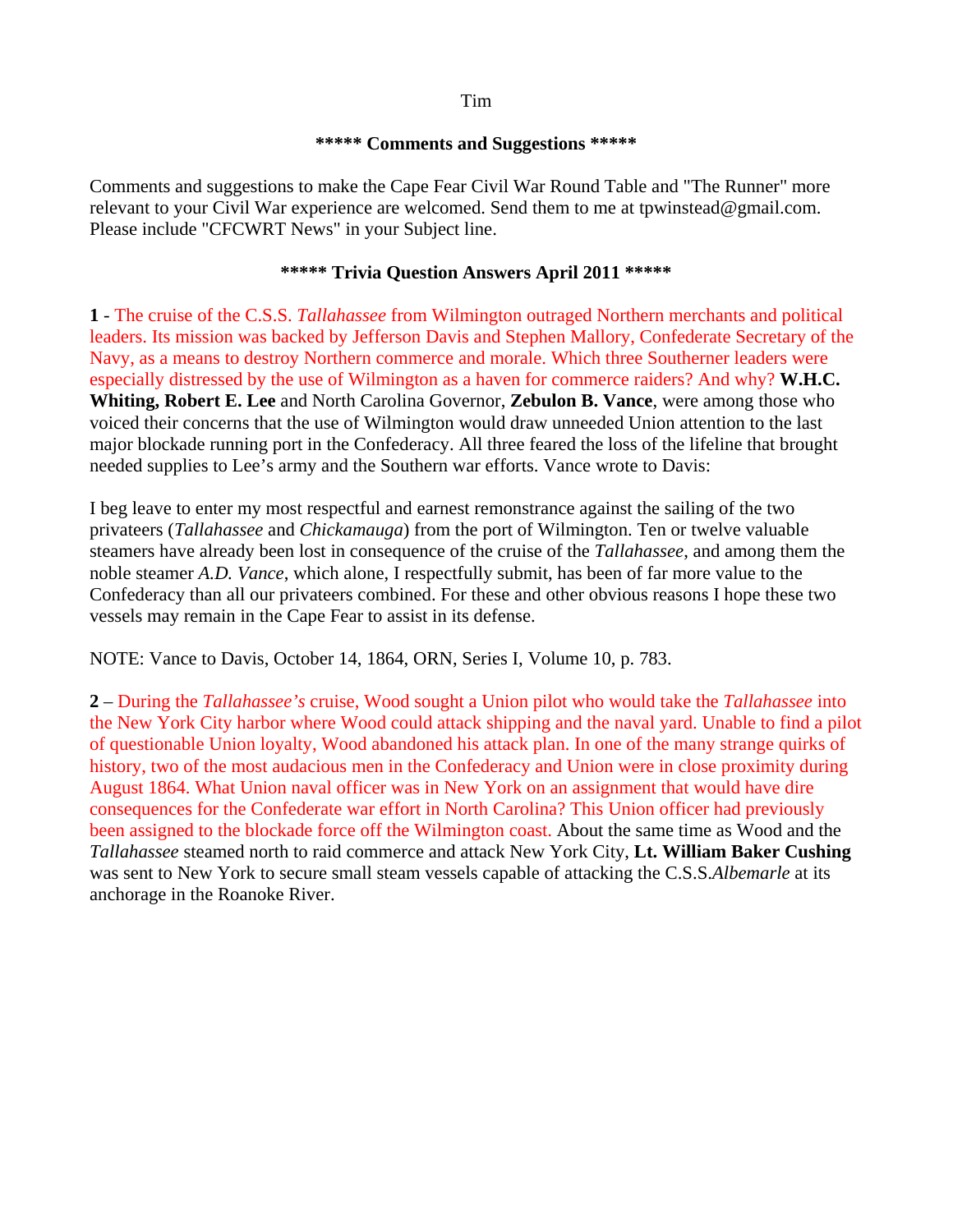

**Lt. William B. Cushing** 

This bold Union raider had proposed a daring plan to use small steam launches to carry spar torpedoes and sink the ironclad that had allowed the Confederates to retake much of eastern North Carolina. Having already made raids on Confederate forces in Southport and Wilmington, Cushing achieved greater fame and reward for his successful sinking of the *Albemarle*.

**3** – The Union Blockade was a part of General Winfield Scott's plan to isolate and starve the Confederacy. The Northern press dubbed the plan as the Anaconda Plan. What were the requirements for a successful blockade that were required by the blockading navy? Was the United States Navy successful in enforcing the blockade? With the addition of North Carolina and Virginia to the Confederacy, the Union Navy in 1861 had a handful of ships to institute a blockade of 189 bays, inlets, and rivers along the 3,549 miles of coastline.

The first military strategy offered to President Abraham Lincoln for crushing the rebellion of Southern states was devised by Union **General-in-Chief Winfield Scott**. From April 1 through early May 1861 Scott briefed the president daily, often in person, on the national military situation; the results of these briefings were used by Scott to work out Union military aims.

About 3 May Scott told his protégé, Maj. Gen. George B. McClellan, that he believed an effective "Blockade" of Southern ports, a strong thrust down the Mississippi Valley with a large force, and the establishment of a line of strong Federal positions there would isolate the disorganized Confederate nation "and bring it to terms." Contemporary sources said McClellan called it Scott's "boa-constrictor" plan. Scott then presented it to the president, in greater detail, proposing that 60,000 troops move down the Mississippi with gunboats until they had secured the river from Cairo, Ill., to the Gulf, which, in concert with an effective blockade, would seal off the South. Then, he believed, Federal troops should stop, waiting for Southern Union sympathizers to turn on their Confederate governors and compel them to surrender. It was his belief that sympathy for secession was not as strong as it appeared and that isolation and pressure would make the "fire-eaters" back down and allow calmer heads to take control.

But the war-fevered nation wanted combat, not armed diplomacy, and the passive features of Scott's plan were ridiculed as a proposal "to squeeze the South to military death." The press, recalling McClellan's alleged "boa-constrictor" remark, named the plan after a different constricting snake, the anaconda. The plan was not adopted, but in 1864 it reappeared in aggressive form. Lt. Gen. Ulysses S. Grant's 2-front war, fought in Virginia and Tennessee, pressed the Confederates, while Maj. Gen. William T. Sherman's march through Georgia to the sea helped "squeeze the South to military death."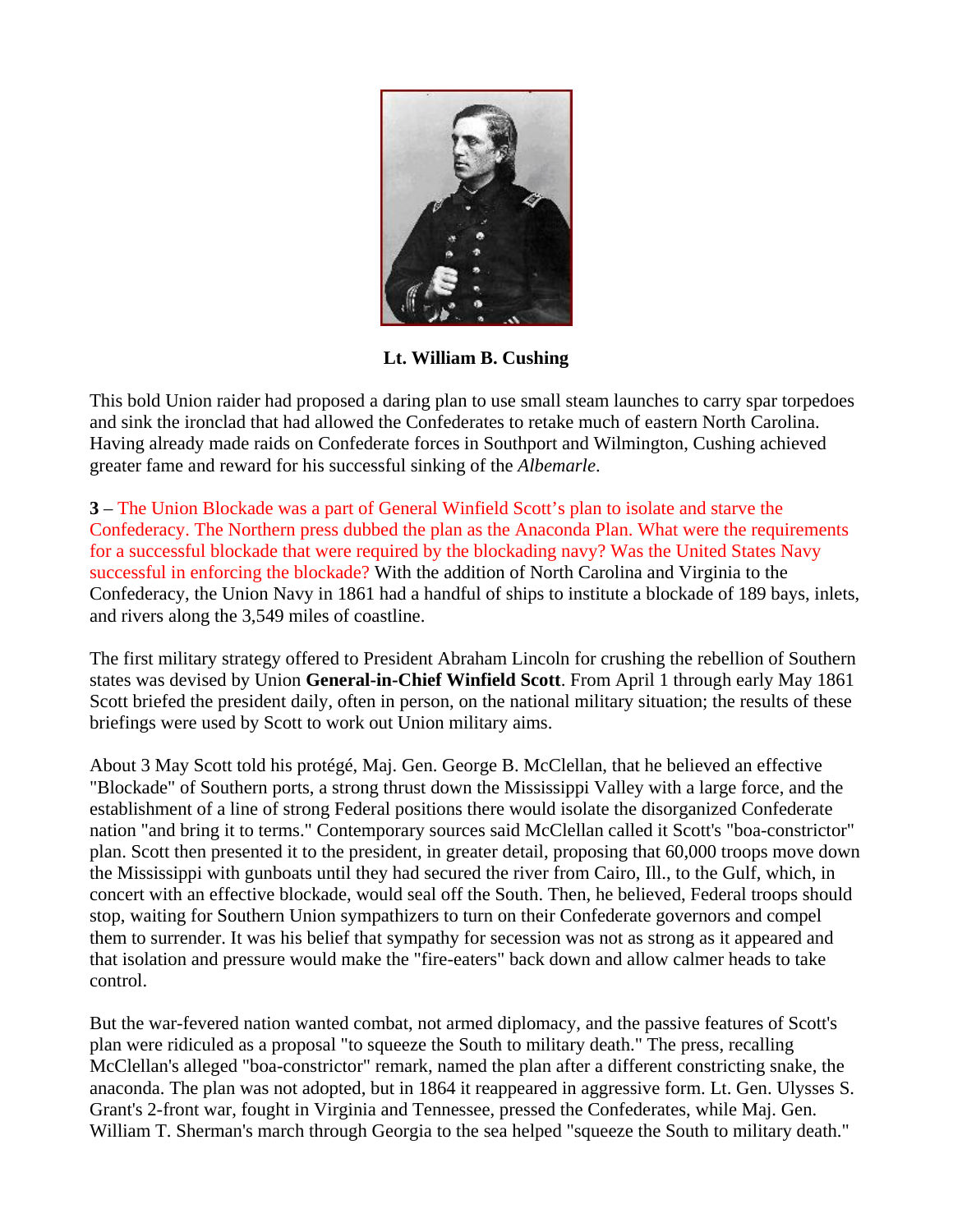The United States had not signed the **Declaration of Paris 1856** agreement that established the need for an enforced and effective blockade to be in place between 2 belligerent nations. In 1861, the blockade was not effective; however, on May 5, 1861, **Queen Victoria** recognized the legality of the blockade and the need for Britain to remain "neutral" in the conflict. The navy had 12 steamships capable of blockade duty in April 1861.

By the end of 1861, Gideon Welles, Lincoln's Secretary of the Navy, had 264 ships with which it began tightening the Lincoln blockade. The thoroughness of the blockade increased over time. By 1865, Welles had 671 ships in the USN. 2/3 of these were assigned blockade duty. The USN concentrated on the 12 major ports in the Confederacy.

Was the blockade effective? Opinions vary as to the answer because the Confederates never lost a battle because of the lack of weapons of war. The people of the South and its soldiers did suffer from shortages but they were caused mainly by the crumbling infrastructure that preventing the available resources to be allocated to where they were most needed.

Neutral ships could be boarded and searched if they appeared "suspicious." Ships stopped by the Union Navy:

 $- 1:101861$ - - 1:8 1862 - - 1:4 1863 - - 1:2 1864 -1865 -

Steven Wise, *Lifeline of the Confederacy*, estimated that 60% of the supplies used in the Confederacy came through the blockade.

NOTE: This information came from Dr. Chris Fonvielle's Civil War and Reconstruction class, *Historical Times Encyclopedia of the Civil War* (edited by Patricia L. Faust) and various other readings assigned by Dr. Fonvielle.

**4** - Bert Dunkerly, during his March 10 address to the CFCWRT, told of the efforts during the period leading up to the Civil War to save Mount Vernon as a symbol of the Union for which George Washington had toiled so long. Who led the effort to organize the preservation of Washington's home for future generations? What was the name of the organization founded by this person? **Ann Pamela Cunningham** organized a nationwide effort by the ladies of the United States to preserve what she envisioned as a shrine to the ideals of union represented by the nation's first president. She took her task after receiving a letter from her mother who had passed Mount Vernon and seen its rundown condition. Ann Pamela was a semi-invalid who shouldered the responsibility to accomplish what Congress and the Virginia legislature had failed to undertake. (John Augustine Washington III had tried to sell Mount Vernon to the United States Congress and to the Virginia legislature.) In December 1853, the small and frail South Carolinian, made her first public appeal in a letter published in the **Charleston** *Mercury*. The Mount Vernon Ladies' Association of the Union was formed to accomplish her vision.